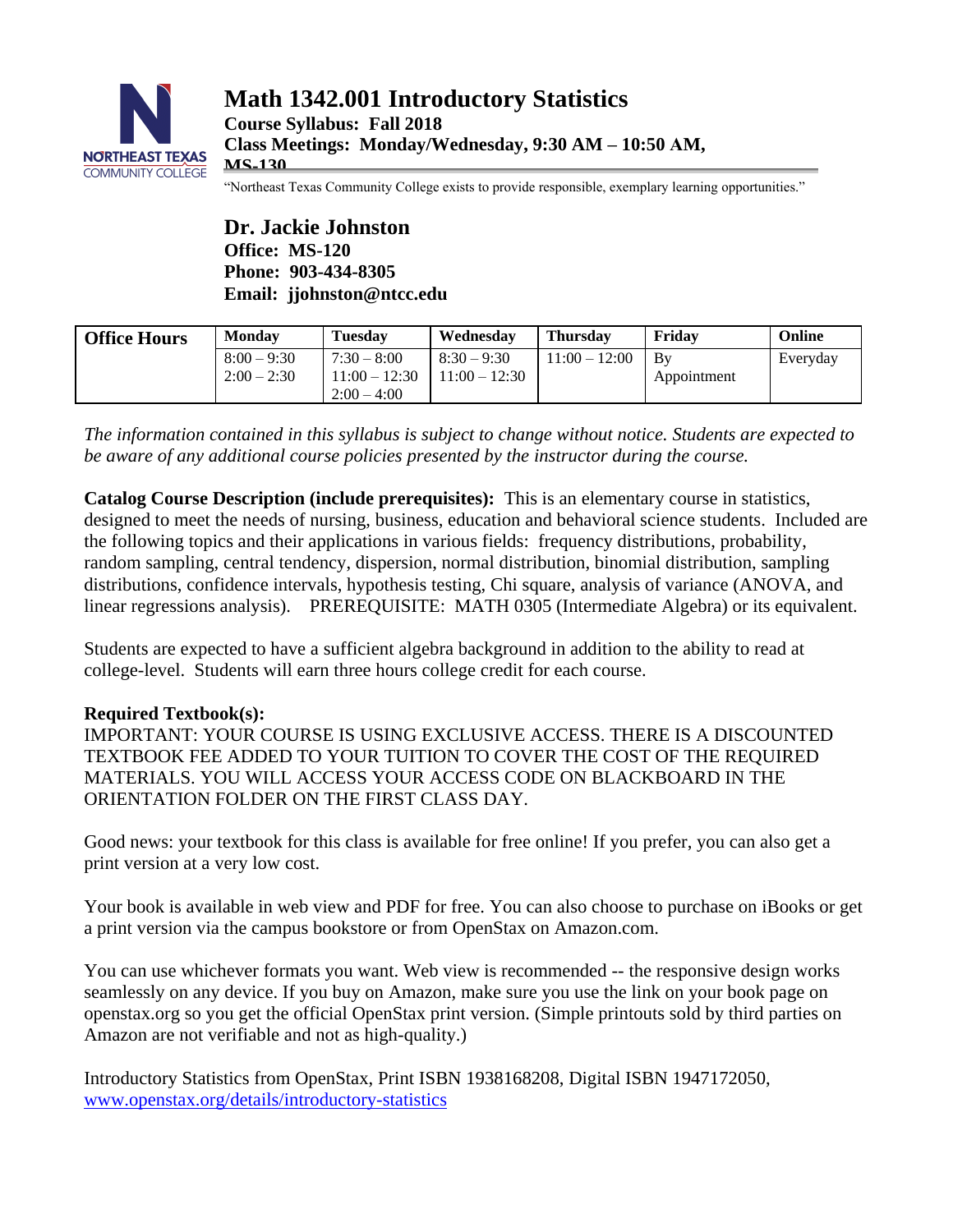**Publisher:** OpenStax **ISBN Number:** Print:1938168208 Digital: 1947172050 Note: The NTCC Bookstore link is at [www.ntcc.edu.](http://www.ntcc.edu/)

**Recommended Reading(s):** None

#### **Student Learning Outcomes:**

Upon successful completion of this course, students will

- 1342.1 Demonstrate an understanding of descriptive statistics.
- 1342.2 Exhibit an understanding of the basic principles of sampling.
- 1342.3 Determine values using various probability distributions.
- 1342.4 Develop an ability to generalize from sample to population.
- 1342.5 Utilize various hypothesis tests including linear regression and correlation.

#### **Core Curriculum Purpose and Objectives:**

Through the core curriculum, students will gain a foundation of knowledge of human cultures and the physical and natural world; develop principles of personal and social responsibility for living in a diverse world; and advance intellectual and practical skills that are essential for all learning.

Courses in the foundation area of mathematics focus on quantitative literacy in logic, patterns, and relationships. In addition, these courses involve the understanding of key mathematical concepts and the application of appropriate quantitative tools to everyday experience.

# **College Student Learning Outcomes:**

#### Critical Thinking Skills

**CT.1** Students will demonstrate the ability to 1) analyze complex issues, 2) synthesize information, and 3) evaluate the logic, validity, and relevance of data.

# Communication Skills

**CS.1** Students will effectively develop, interpret and express ideas through written communication.

# Empirical and Quantitative Skills

- **EQS.1** Students will manipulate numerical data or observable facts by organizing and converting relevant information into mathematical or empirical form
- **EQS.2** Students will analyze numerical data or observable facts by processing information with correct calculations, explicit notations, and appropriate technology.
- **EQS.3** Students will draw informed conclusions from numerical data or observable facts that are accurate, complete, and relevant to the investigation.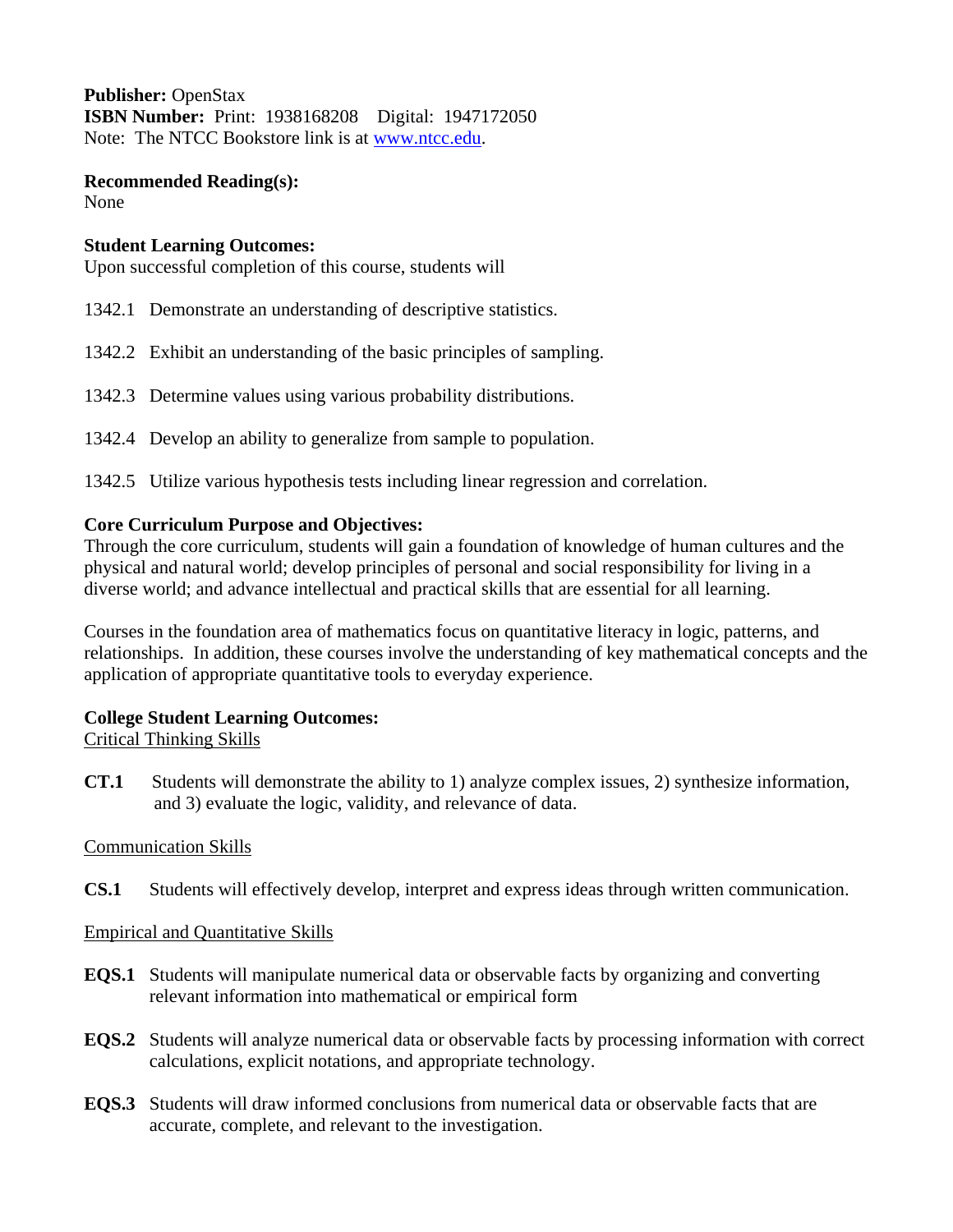#### **SCANS Skills:**

N/A

#### **Course Outline:**

- I. Introduction to Statistics
	- A. Statistical and Critical Thinking
		- B. Types of Data
		- C. Collecting Sample Data
- II. Summarizing and Graphing Data
	- A. Frequency Distributions
	- B. Histograms
	- C. Graph Qualities
- III. Statistics for Describing, Exploring, and Comparing Data
	- A. Measures of Center
	- B. Measures of Variation
	- C. Measures of Relative Standing and Boxplots
- IV. Probability
	- A. Basics
	- B. Addition Rule
	- C. Multiplication Rules
	- D. Counting
- V. Discrete Probability Distributions
	- A. Probability Distributions
	- B. Binomial Probability Distributions
- VI. Normal Probability Distributions
	- A. Standard Normal Distribution and Applications
	- B. Sampling Distributions and Estimators
	- C. The Central Limit Theorem
	- D. Assessing Normality
	- E. Normal as Approximation to Binomial

#### VII. Estimates and Sample Sizes

- A. Estimating a Population Proportion
- B. Estimating a Population Mean
- C. Estimating a Population Standard Deviation or Variance
- VIII. Hypothesis Testing
	- A. Basics of Hypothesis Testing
	- B. Testing a Claim about a Mean

#### IX. Inferences from Two Samples

- A. Two Means: Independent Samples
- B. Two Means: Dependent Samples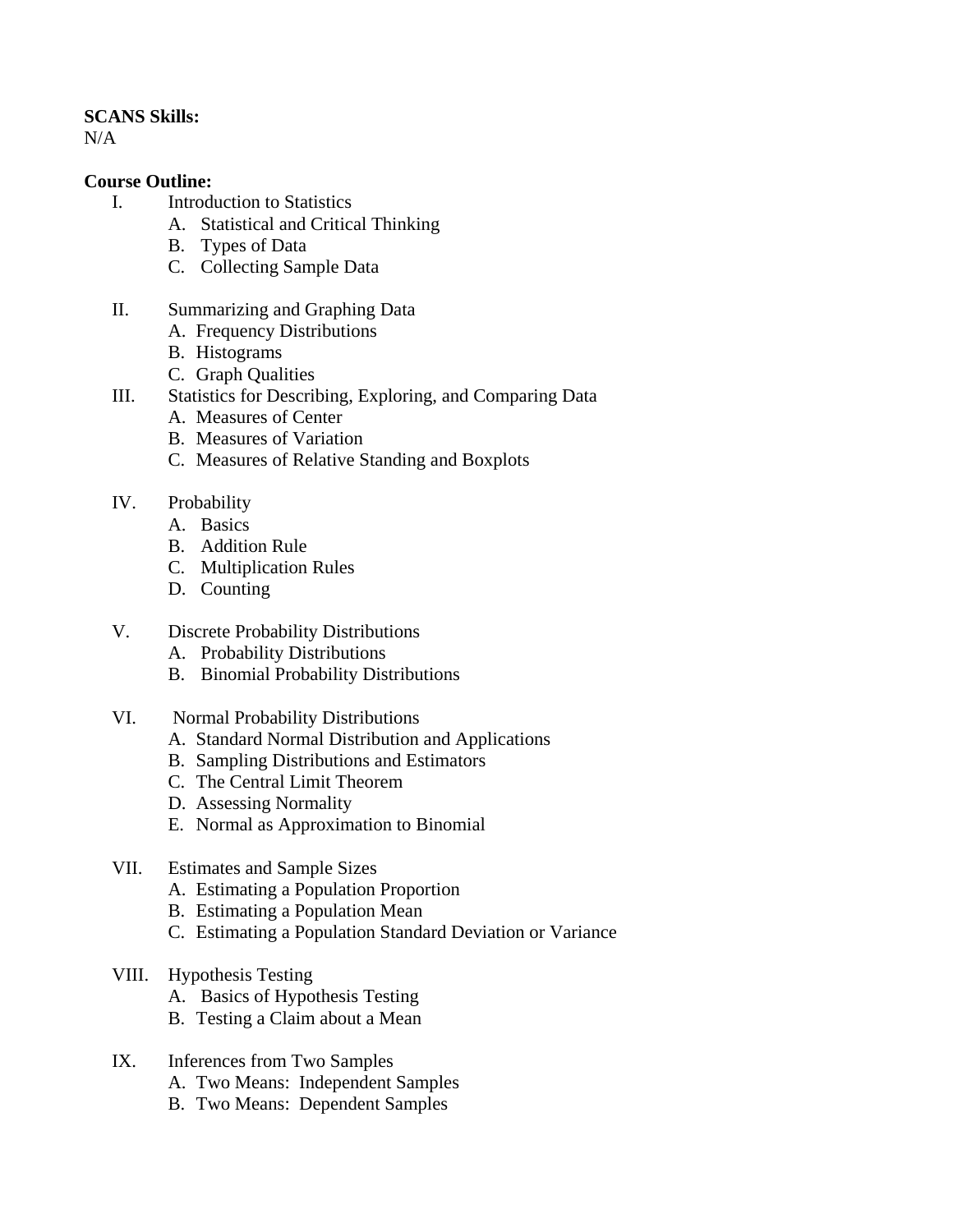- X. Correlation and Regression
	- A. Correlation
	- B. Regression
- XI. Chi-Square
	- A. Test of Independence
	- B. Test of Homogeneity

#### **Lectures & Discussions:**

This is a traditional class where students will have access to supplemental material on Blackboard online delivery of instruction. A typical class will involve general participation by all members in a discussion regarding the mathematical principles and procedures being studied. Some small as well as large group activities will be employed, and students are expected to develop as team members as well as individuals.

# **Evaluation/Grading Policy:**

Make-up exams will coincide with the final exam unless the student proactively schedules before the exam with the instructor. Late work will not be accepted unless coordinated in advance with instructor. Two major exams will count as 60% of the final grade and a comprehensive final exam will count as 25% of the final grade. A daily grade consisting of special assignments, online homework will be worth 25% of the final grade.

| Two Major Exams     |                                                              |  |  |  |
|---------------------|--------------------------------------------------------------|--|--|--|
| Comprehensive Final |                                                              |  |  |  |
| Daily Grade         |                                                              |  |  |  |
| <b>TOTAL</b>        |                                                              |  |  |  |
|                     |                                                              |  |  |  |
|                     |                                                              |  |  |  |
|                     |                                                              |  |  |  |
|                     |                                                              |  |  |  |
|                     |                                                              |  |  |  |
|                     |                                                              |  |  |  |
|                     | 90 - 100%<br>80 - 89%<br>70 - 79%<br>$60 - 69%$<br>Below 60% |  |  |  |

#### **Tests/Exams:**

Exam information is located above in the Evaluation/Grading Policy. Material covered on each exam is located below in the Assignments section.

# **Other Course Requirements:**

A graphing calculator is required for this course. The instructor uses a TI-83 or TI-84. Please contact your instructor with any questions regarding the graphing calculator requirement before purchasing.

# **Student Responsibilities/Expectations:**

Regular and punctual attendance at all scheduled classes is expected. Attendance is necessary for successful completion of course work. Excused absences may be permitted at the discretion of the instructor for illness, official college activities, or personal emergencies. The student is responsible for initiating procedures for make-up work. All make-up exams will coincide with the final exam unless arrangements are made prior to missing an examination.

# **NTCC Academic Honesty Statement:**